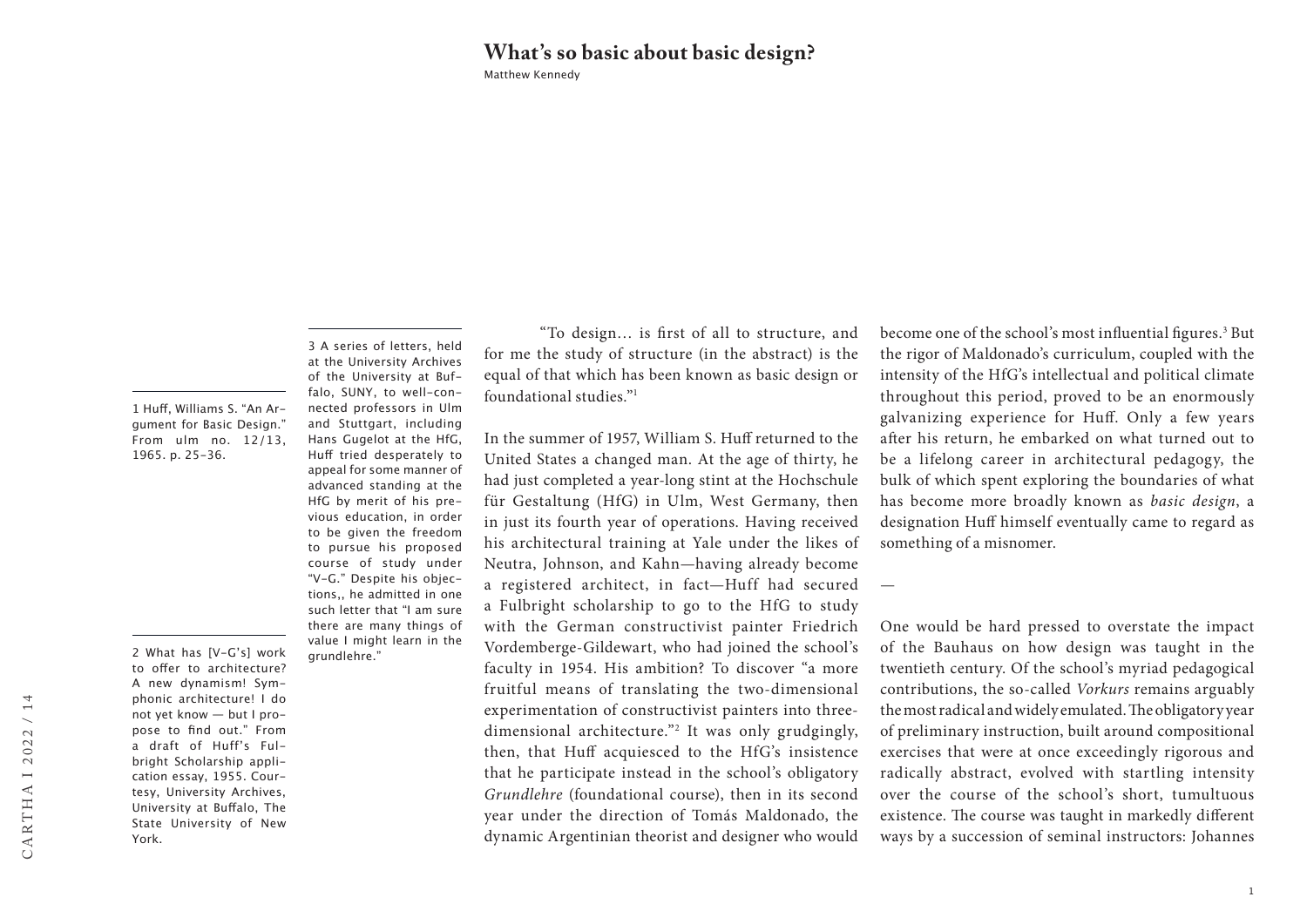6 In this endeavor, Moholy-Nagy leaned heavily on the aid of Hin Bredendieck, a former Bauhaus student and eventual founder of the Department of Industrial Design at Georgia Tech.

7 At the Bauhaus, there was no need for Albers to teach color as part of his Vorkurs, since this was an area of instruction that Klee and Kandinsky had taken upon themselves. At Black Mountain and Yale, he began developing sophisticated studies with his students in tandem that informed later, seminal works like his series of paintings, "Homage to the Square," and his book Interaction of Color (1963).

4 Guerri, Claudio F. and William S. Huff. "Analyses of the Bauhaus's Preliminary Course Under Its Three Masters," VIII Congress of the International Association for Semiotic Studies (IASS-AIS), Lyon, France, 2004.

5 Huff, Williams S. "An Argument for Basic Design." From ulm no. 12/13, 1965. p. 25-36.

> 8 Huff, Williams S. "Grundlehre at the HfG: A Focus on 'Visuelle Grammatik.'" From Space Tessellations: Experimenting with Parquet Deformations. Basel: Birkhäuser, 2022. p. 65- 89.

Itten (1919-23), whose approach was rooted in the an unapologetically emotional expressionism and the generation of "contrasts"; László Moholy-Nagy and Josef Albers (1923-28), who began integrating new tools (notably the camera), a preoccupation with light, shadow, and transparency, as well as a distancing of the curriculum from Itten's expressionism; and finally Josef Albers as sole instructor (1928-33), whose tenure shifted the course as close as it had yet come to the pursuit of "form that exists for its own sake."4 Despite these shifting priorities, the *Vorkurs* nonetheless managed to achieve a certain consistency of effect: to destabilize newly arrived students' expectations of what it meant to create ("unlearning," in Itten's parlance), to disabuse them of previous points of cultural reference, and to disorient them sufficiently that their thinking might be more effectively restructured around form, light, color, texture, and other perceptual concerns.

Versions of the *Vorkurs* would go on to be implemented by admirers of the Bauhaus's paradigm-shifting reputation throughout the world, and in some cases even implemented by programs who attested to resist the tenets of the Bauhaus model.<sup>5</sup> Most importantly, its lessons were also carried forward, probably to more pronounced effect, by many of the instructors and students who were scattered by the school's closure in 1933, who went on to teach in (and in some cases, to establish from the ground up) forward-thinking programs of design education throughout the world. Indeed, far from being a settled matter, experimentation with the substance of what would, in time, become more broadly known as "basic design" continued at the various self-proclaimed successors to the pedagogical legacy of the Bauhaus (more than one of which had the advantage of being publicly "blessed" by Walter Gropius). Moholy-Nagy built upon his earlier curriculum in Chicago, first as director of the "New Bauhaus" (1937-38) and later at the School of Design (founded 1939, now the

Institute of Design at Illinois Institute of Technology), where he oversaw a more tactile, materials-oriented "basic workshop" until his premature death in 1946.<sup>6</sup> Albers, meanwhile, continued what would prove to be a lifelong engagement with basic design—with notably fixations on color theory, Gestalt principles (especially the differentiation of "figure-ground"), and articulated surfaces—first at Black Mountain College (1933-49), and later Yale University's Department of Design (1950-58).<sup>7</sup>

In August of 1953, Albers (along with Walter Peterhans and Helene Nonné-Schmidt) took up a visiting lecturer position at the newly established HfG Ulm. Max Bill, founding rector of the HfG and a former Bauhäusler himself, had opted to base much of the new school's curriculum on that of its famous predecessor, and had subtly rebranded their year-long basic course as the *Grundlehre*. It was the job of Albers, Peterhans, and Nonné-Schmidt to help orient the HfG's inaugural cohort vis-a-vis a series of preliminary exercises, after which Bill and other HfG faculty took over for the bulk of the year. This system was repeated the following year (1954-55), by which time Maldonado had joined the faculty. He would go on to oversee the *Grundlehre* curriculum beginning in 1955-56. Though his approach was justifiably most indebted to Albers, whose lessons he had the advantage of observing firsthand, Maldonado gradually integrated lectures on the newest developments in topics including symmetry, topology, semiotics, and ergonomics into the *Grundlehre* curriculum (though these were always kept separate from the exercises themselves). This was, notably, a break from Albers's previous insistence that to inject outside bodies of knowledge into the basic design curriculum would undermine the output (Albers famously discouraged his students from reading books during their participation in the Vorkurs).<sup>8</sup>

It was this most contemporary and theoretically rich interpretation of basic design that Huff encountered upon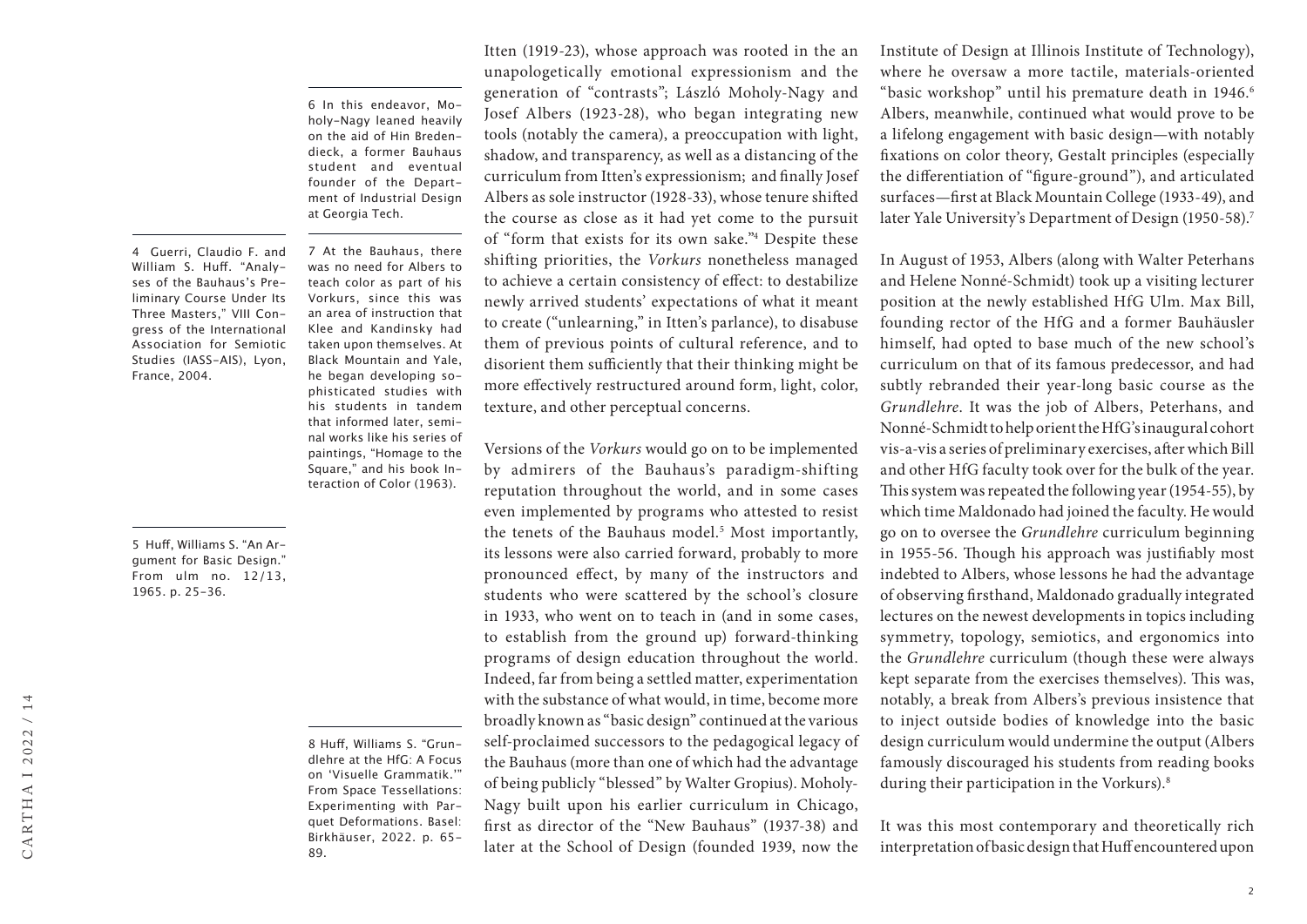9 Spitz, René. The View Behind the Foreground: The Political History of the Ulm School of Design, 1953-68. Stuttgart / London: Edition Axel Menges, 2002. p. 192-278. In April 1956, the founding rectorship of Max Bill—which had been marked by a confrontational style that garnered no small amount of internal friction—came to an end, and leadership of the HfG was assumed by a governing board consisting of Maldonado (chair and acting rector), Otl Aicher, Hans Gugelot, and Vordemberge-Gildewart. Bill continued to direct the Department of Architecture, and the entirety of the 1956-57 academic year was dominated by a bitter dispute between Bill and the governing board together with Geschwister-Scholl-Stiftung. Bill left in Summer 1957, after which Maldonado and Aicher redirected the HfG to break away from the existing Bauhaus-based curriculum, and dispense with the heroic "genius artist" figure in favor of a new concept of the designer as a socially-committed, technically-proficient, collectively-driven operator. Amidst the debate over the future of the school, Huff arrived in September 1956 and became among the most vocal proponents of the "Ulm model" outside of Europe, and a crucial bridge for former students and faculty in North America in the 1960s.

10 The president of the Tribune-Review was a relation of Huff's, and it was at his request that Kahn accepted the commission and, if Huff's letters are accurate, entrusted a greater deal of the design work to the younger architect than was typical in the practice.

11 "Grundlehre at the HfG," p. 85.

12 It is worth noting that Huff was not the only "Ulmer" to prioritize architectural pedagogy in the United States. The Swiss architect Olivio Ferrari, who had been among the eight students to depart from Ulm in 1957 to complete their studies with Max Bill in Zurich — and could therefore be understood as the product of a very different HfG and mode of architectural thought — went on to be among the most influential figures in the formation of the College of Architecture and Urban Studies at Virginia Tech from 1965 onward.

13 "Grundlehre at the HfG," p. 84.

14 "Grundlehre at the HfG," p. 80.

arriving in Ulm in September of 1956. Quite by accident, Huff would locate in Maldonado's teaching everything he had hoped to discover in the work of Vordemberge-Gildewart: namely, a set of lucid compositional principles from which to attempt to suss out new forms of architecture. It is clear from later developments that Huff's responses to these exercises must have left a strong impression on Maldonado (more on this later). It is equally evident that Huff became utterly convinced of the merits of his teacher's pedagogical approach and theoretical position, a conviction that may have owed as much to Maldonado's leadership through what proved to be the most turbulent year of the HfG's brief history as it did with the efficacy of the *Grundlehre* exercises to the teaching, or the production, of architecture.9

From 1958 to 1960, Huff worked full time in the Philadelphia office of Louis Kahn, where he dedicated most of his time to developing the headquarters of the Tribune-Review newspaper in Greensburg, Pennsylvania (1958-62).10 At the same time, he began a campaign to generate interest in the establishment of a basic course in the mold of Maldonado's *Grundlehre* in the School of Architecture at Yale, but by this juncture Josef Albers had firmly established himself in the adjacent School of Art, and had even been induced in 1957 and '58 by Paul Schweikher, then chair of the architecture program, to teach a course in "structural organization" (which, according to Huff, differed from Albers's typical basic course in name only).11 Huff's proposed program may well have been deemed redundant by the school's leadership from the outset—they already had arguably *the* seminal innovator of the Bauhaus *Vorkurs*; why would they need a *Grundlehre*, too? Not yet defeated, and with Kahn's encouragement, he developed a Maldonadoindebted syllabus and proposed to teach a basic course himself at the University of Pennsylvania, but was met with indifference from the administration despite his famous mentor's backing. Finally, in 1960, Huff got

the opportunity he had inadvertently sought out: he was contacted by Schweikher, who had just accepted a position as head of the School of Architecture at Carnegie Institute of Technology, in Huff's native Pittsburgh. An instructor at Yale when Huff was completing his thesis, Schweikher was familiar with the younger man's thinking, and with the fact that he had studied at an increasingly famous HfG. Now, ostensibly having heard about his former student's failed proposal for a basic course at Penn, Schweikher offered Huff a place on the faculty at Carnegie, and with it, finally, a chance to bring the *Grundlehre* to America, though quite contrary to his original intent, and at the considerable expense of his own time and energy. Although Huff would continue to work intermittently for Kahn for another two years (until the completion of his current project), the better part of his efforts would now shift—permanently, it would turn out—towards design pedagogy.12 "Suddenly, sheer chance had veered me far off the course of my original intent, merely to spread the word in the States about a consequent course of a progressive school of design. I had stuck out my neck; my head was on the platter."<sup>13</sup>

Huff taught at Carnegie from 1960 until 1972, a period during which he facilitated the invitation of Maldonado, Bonsiepe, and other central figures from the HfG to visit as guest lecturers. Maldonado returned the favor. From 1963 until the HfG's dissolution in 1968, Huff would also return repeatedly to Ulm to teach basic design. By 1963, however, a number of key changes had occurred. First, the HfG had weathered another storm and emerged intact but yet again transformed. Horst Rittel and likeminded faculty who had arrived during Maldonado and Aicher's push for the "scientification" of design, and whose line of thinking was above all methodological, had largely dictated the direction of the HfG from June 1960 to December 1962.14 Maldonado and Aicher fought to regain control of the school, reasserting *design*, not an ever-more sophisticated methodology (or worse, as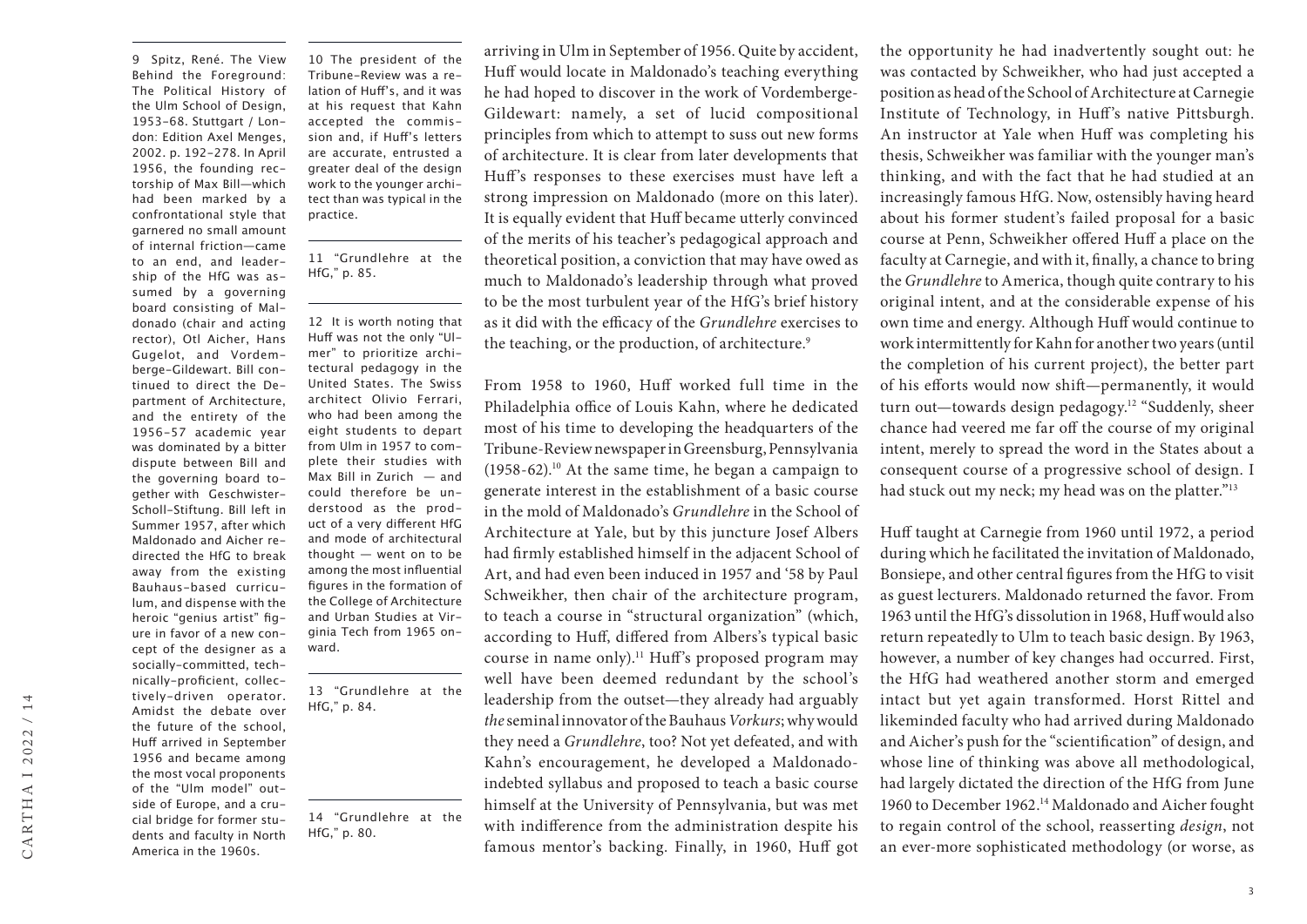15 Maldonado, Tomás and Gui Bonsiepe. "Science and Design," from ulm no. 10/11, 1964. p. 10-29.

16 Some have suggested that the HfG could be understood as the birthplace of computation in architecture, and while the methodological impulse underlying this period of the school's history, as well as the fetishization of complexity that occurred as a result, would seem to support this assessment, it could also be argued that the formal or organizational complexity of the outputs of design computation often slip past a threshold of comprehensibility. By contrast, the results of Huff's Parquet Deformations, which generally involve more incremental and subtle manipulations, are compelling precisely because they are done manually, and therefore insist upon a productive tension between complexity and control.

19 Huff had initially misunderstood these principles upon being introduced to them by Maldonado, but later mastered through an independent study of crystallography—to affect the gradual mutation of the "tiles" across an orthogonal or rotated grid. "Grundlehre at the HfG," p. 86.

20 Huff's "discovery" was later the topic of an article, "Parquet Deformations: Patterns of Tiles that Shift in One Direction," in Scientific American. Penned by Douglas Hofstadter, the scholar of cognitive science, and by that time Pulitzer Prize-winning author of the book Gödel, Escher, Bach: An Eternal Golden Braid (1979), as part of his "Metamagical Themas" column (1981- 83), the article brought Huff's work to an audience outside of the design world, who now approach the exercise from the standpoint of optical theory or programming.

## 17 Ibid.

18 No accident, certainly. After a trip to America in 1957, where Inge Aicher-Scholl had visited Princeton's Perception Education Center, there was huge support at the HfG to establish an Institute of Optical Perception, an idea that would come to fruition at the height of the methodologists' influence. Spitz, p. 213.

21 Student output from Huff's teaching of the Parquet Deformations exercise during his first few years at Carnegie Institute of Technology was featured in "An Argument for Basic Design," an article he contributed to issue 12/13 of the HfG's journal ulm (1965).

they saw it, "methodolatry"), as the intended focus of the HfG.15 16 Aicher and Maldonado, now rector and vicerector respectively, set about adjusting the curriculum to put things back on track. Responding to the lessons learned from this most recent challenge, changes to the curriculum were set in motion that would bring an end to the unified *Grundlehre*, such that students could for the first time enter one of the specialized departments from the moment of arrival. Instead, they would encounter a modified *Grundkurs* in their first year that was tailored to the particular mediums, materials, and methods of their chosen course of study. Huff, for his part, taught in the Visual Communication and Building departments. By this time, both Albers and Maldonado had begun to realize the suitability of "basic design," in all of its complexity, as a potent realm for advanced studies. In other words, there was a tacit admission among the discipline's innovators that there was, perhaps, nothing especially basic about "basic design."17

Huff's exercises in both schools were heavily indebted to those he had confronted as a student at the HfG, and so Maldonado's (and by extension Albers's) concern for Gestalt theory remained embedded in his approach, including exercises using raster modules to produce matrix-like compositions that call to mind the popular Optical Art of the period.18 Huff would further develop Maldonado's *parquetry* assignment into something more sophisticated: the so-called "Parquet Deformation" exercise, which focused on two-dimensional transitional geometry, challenging students to deploy advanced principles of symmetry (*twofold*- and *fourfold mirror rotation symmetry*).19 20 The parameters of this exercise were so thoroughly conceived that as early as 1961, students were achieving results that were every bit as sophisticated as those executed some thirty years later.<sup>21</sup>

Huff taught at the University at Buffalo SUNY from 1974 until his retirement in 1998, focusing predominantly on

an optional basic course for "pre-architecture" students, and a thoroughly conceived, collectively instructed firstyear architecture studio curriculum that shows strong signs of his influence.<sup>22</sup> By 1985, however, Huff had lost his enthusiasm for teaching introductory architecture courses, shifting his focus to a graduate course in which students did exhaustive studies for a "new experimental school of architecture," documenting historical references including the HfG. Later, seemingly in keeping with Maldonado and Albers's earlier realization, he established a graduate level basic design course, hoping that these more mature and technically adept students would gain as much from the instruction as he had during his brief stint at the HfG decades earlier.

Huff's desire to extract from basic design some manner of organizational values for the practice of architecture, so lucidly expressed in the immediate aftermath of his first encounter with Maldonado, seems to have waned over the years in favor of a conviction that basic design, as an autonomous, syntactic discipline, more than warranted his full attention. Though some echoes of basic design — the Bauhaus *Vorkurs*, the HfG's *Grundlehre*, and others — may still be found in the instruction of architecture today, it is somewhat perplexing that one of its most vocal champions left it to a new generation to focus more emphatically on explicitly architectural outcomes of what Huff himself acknowledge, at its very core, to be a study of *structure*, not only perceptual, but also physical.<sup>23</sup> Perhaps the challenge of "bridging" the chasm between abstract, non-applied design, and applied design, so central to Maldonado's thinking in the 1960s, which Huff himself acknowledged, proved to be too much to surmount.

It is not difficult to project how the principles of Huff's largely two-dimensional exercises—and the structural, geometric, and by extension spatial agility students ought to have extracted from their execution—could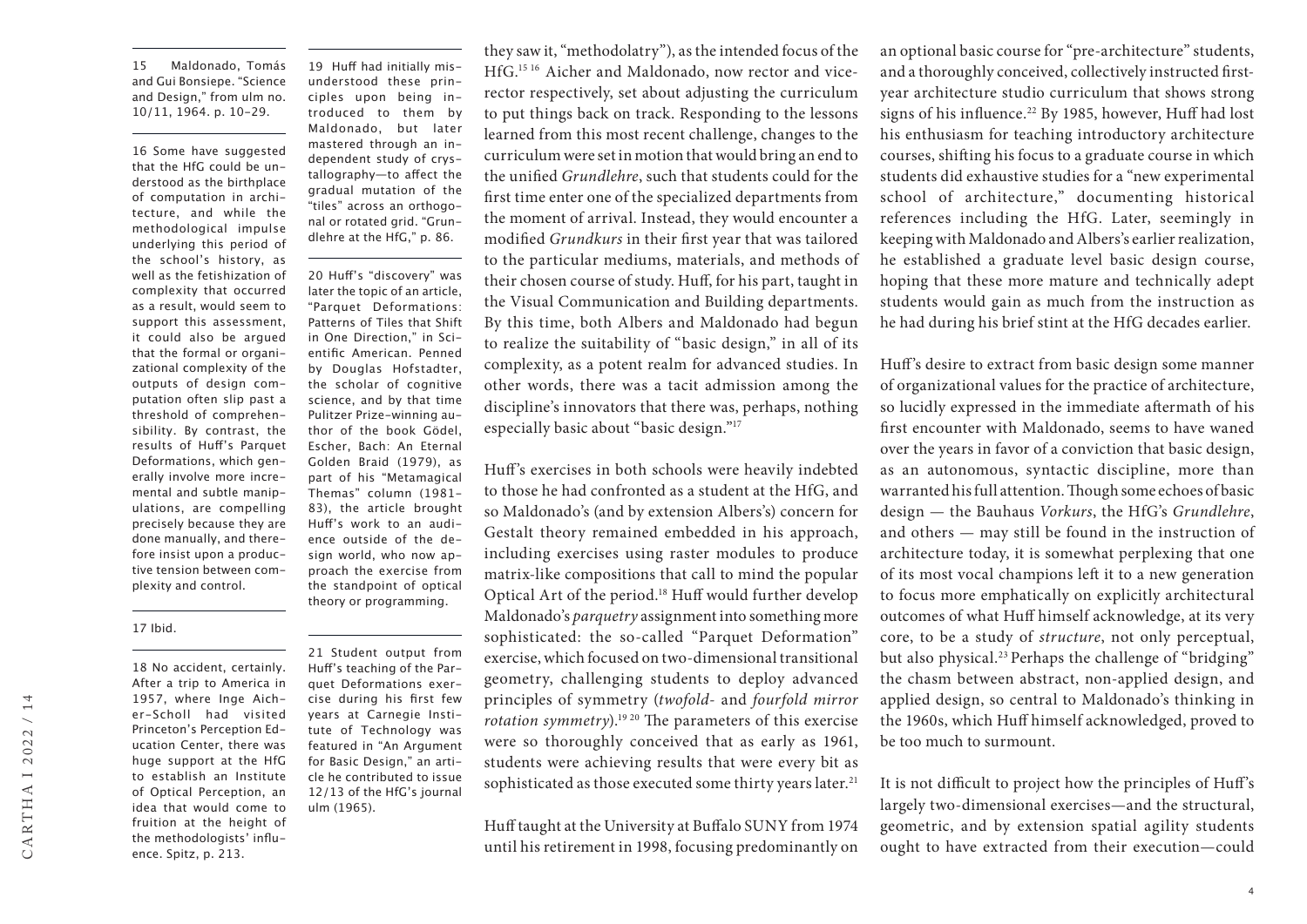22 Five "fragments" of ar chitectural performance were emphasized in this "basic architecture" cur riculum: "the anthropo centric and the ergonomic ("the body's relation to itself and to objects in space"); the constructional (the smaller and larger joinery of specific mate rial(s); the formal or syn tactic (emphasizing the void of space and involv ing aesthetic judgment); the environmental (pas sive control of natural el ements—light, acoustics, climate); the contextual (urban and pastoral land scape). Each fragment was addressed by tasks that strictly minimized, dur ing targeted considera tion, the involvement of the other four fragments." "Grundlehre at the HfG," p. 89.

23 "An Argument for Basic Design," p. 26.

24 Huff's teaching did include a handful of ex plicitly three-dimen sional problems, notably the so-called "trisection of the cube," in which stu dents were charged with applying a series of so phisticated symmetry op erations towards the di vision of a cubic volume into three identical parts. The HfG-Archiv in Ulm in cludes a number of exqui sitely executed wooden models of this exercise's outcomes. Yet one could argue that this exercise

was fundamentally a "sol id-void" operation, and therefore more applica ble to lessons about mass than to the sophisticated structural possibilities im plicit in the Parquet Defor mations exercise.

25 Beginning in 1957, fol lowing Max Bill's depar ture from the HfG, the De partment of Architecture became the Department of Building. Under the lead ership of Herbert Ohl, the department pursued an agenda consistent with Maldonado and Aicher's broader vision of indus trial design, centered on the development of spaceframes, panelization, and other prefabricated tec tonic systems. One might argue that this preoccu pation suggests a clear indebtedness to Kon rad Wachsmann, a cen tral member of the archi tectural faculty during the earliest years of the HfG's existence. Yet the school was deprived of Wachs mann's expertise as they set down this new path; he departed in 1957 in pro test of Maldonado and Aicher's plans to establish an Institute of Industrial ized Building: an appara tus intended to develop productive relationships with private industry. For a more thorough account of this development, see René Spitz's exceptional The View behind the Fore ground: The Political His tory of the Ulm School of Design, 1953–1968 (Edi tion Axel Menges, 2002).

have been applied to the realization of remarkable architectural outcomes.24 It is therefore somewhat perplexing, in light of the obvious architectural potential of applying these principles to three-dimensional structures and the resonance such an approach would seem to have with the building systems-oriented pursuits of the HfG's Department of Building (as clearly indicated by the fact that Huff was among the teachers of that department's *Grundlehre* on numerous occasions), that he so stubbornly resisted such a step throughout his career.25 Or it would be, at any rate, if not for the fact that he himself responded to this apparent contradiction.<sup>26</sup>

"I have dealt all along, as Albers put it, purely with f*orm that exists for its own sake*, in the confidence that immersion in formal content alone—devoid of cultural, referential, or assistive, even physically characterized overtones—can unleash the sensory capacity. I speak now for myself. My overarching objective has been to elevate, without inordinate distraction, my students' mastery of their own innate aesthetic acuities."<sup>27</sup>

If anything, Huff's contributions to the further development of basic design, as well as his efforts to serve as a conduit from Ulm to American architectural academia, hint at a fundamental truth: that such innovations as the Bauhaus Vorkurs rarely end with the dissolution of the institutions that gave birth to them. Rather, they scatter and evolve, at times beyond recognition, in response to new constraints. With this in mind, "radical pedagogies" must be understood as a fundamentally recursive phenomenon.

Huff died at the age of 92 in January 2021. In the absence of one of its most vocal proponents, the question persists as to what this often misunderstood field of "basic design," so central to the foundations of twentieth century design pedagogy, may yet have to offer students of architecture in the twenty-first.